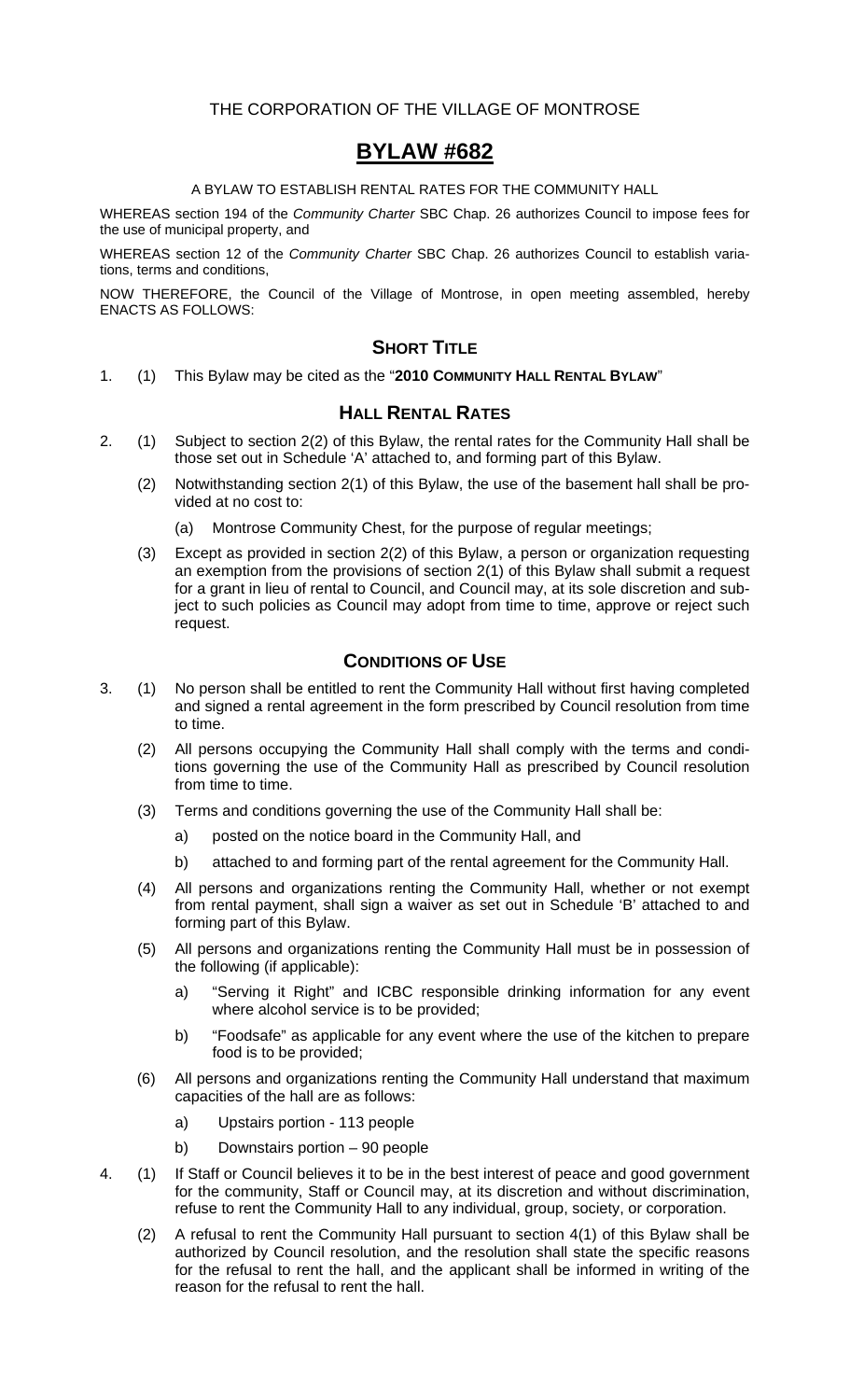#### **ENACTMENT**

- 5. (1) If any section, subsection, sentence, clause or phrase of this Bylaw is for any reason held to be invalid by the decision of any court of competent jurisdiction, the invalid portion shall be severed and the part that is invalid shall not affect the validity of the remainder.
	- (2) This Bylaw shall come into full force and effect on final adoption.
	- (3) Bylaw # 611 is hereby repealed.

READ A FIRST TIME  $\frac{1}{200}$  and this  $7<sup>th</sup>$  day of December, 2009 READ A SECOND TIME **this 21<sup>st</sup> day of December**, 2009 READ A THIRD TIME THIS 21st day of December , 2009 RECONSIDERED AND FINALLY ADOPTED

\_\_\_\_\_\_\_\_\_\_\_\_\_\_\_\_\_\_\_\_\_\_\_\_\_\_\_\_\_\_\_\_\_ \_\_\_\_\_\_\_\_\_\_\_\_\_\_\_\_\_\_\_\_\_\_\_\_\_\_\_\_\_\_\_\_

Mayor Village Clerk

Certified a true copy of Bylaw #682, as adopted

\_\_\_\_\_\_\_\_\_\_\_\_\_\_\_\_\_\_\_\_\_\_\_\_\_\_\_\_\_\_\_\_\_\_\_\_\_\_\_ Village Clerk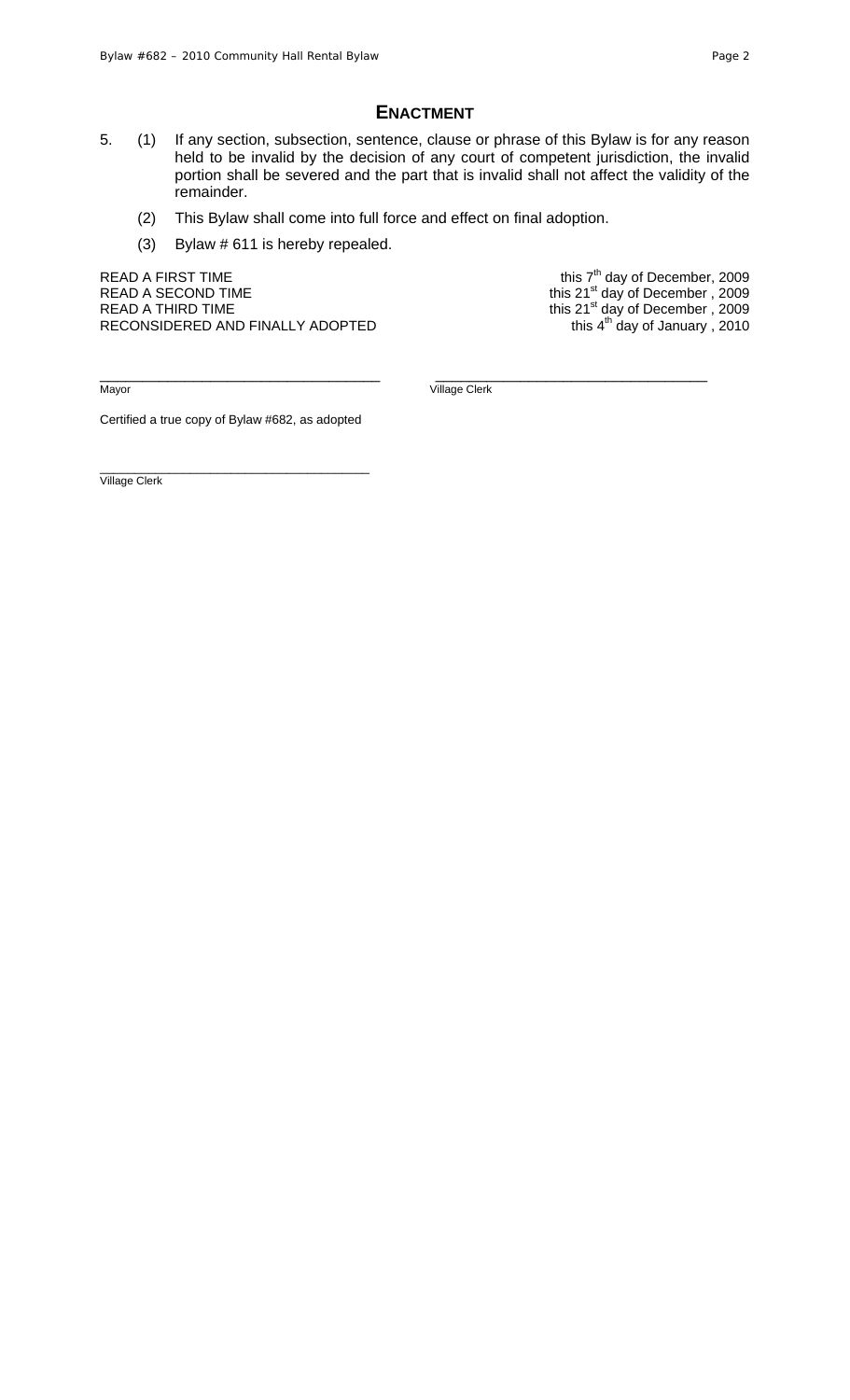# THE CORPORATION OF THE VILLAGE OF MONTROSE

# **BYLAW #682**

# **SCHEDULE 'A'**

# **2010 COMMUNITY HALL RENTAL FEE SCHEDULE**

### **MONTROSE COMMUNITY HALL RENTAL FEE SCHEDULE**

| 1. Usage-Specific Rates |                                                                                                                               |          | Rate            |          | <b>Deposit</b>  |
|-------------------------|-------------------------------------------------------------------------------------------------------------------------------|----------|-----------------|----------|-----------------|
|                         | a) WEDDINGS<br>Main hall, full kitchen, bar, audio/video, day before and after for decorating & cleanup                       |          | \$250.00        |          | \$250.00        |
| b)                      | <b>NEW YEARS EVE PARTIES</b><br>Main hall, full kitchen, bar, audio/video, day before for decorating                          |          | \$250.00        |          | \$250.00        |
| C)                      | <b>PRIVATE FAMILY DINNERS</b> (dinner only, no party or dance)<br>Main hall, full kitchen                                     |          | \$125.00        |          | \$250.00        |
| d)                      | <b>OPEN HOUSE</b> (e.g., Memorial Service, Anniversary, Tea)<br>Main hall, partial kitchen<br><b>Basement hall</b>            | S.<br>\$ | 100.00<br>40.00 | \$<br>\$ | 100.00<br>50.00 |
| e)                      | <b>YOUTH BIRTHDAY PARTIES</b> (parental supervision mandatory)<br>Main hall, partial kitchen<br><b>Basement hall</b>          | \$<br>\$ | 40.00<br>30.00  | \$<br>\$ | 50.00<br>50.00  |
| f)                      | <b>YOUTH DANCES</b> (parental supervision mandatory)<br>Main hall, partial kitchen                                            | \$       | 100.00          | \$       | 250.00          |
| g)                      | <b>MEETINGS, SEMINARS &amp; GARAGE SALES (full day)</b><br>Main hall, coffee service<br><b>Basement hall</b>                  | S<br>\$  | 50.00<br>30.00  | \$<br>\$ | 50.00<br>50.00  |
| h)                      | <b>MEETINGS &amp; SEMINARS (half day)</b><br>Main hall, coffee service<br><b>Basement hall</b>                                | \$<br>\$ | 25.00<br>15.00  | \$<br>\$ | 50.00<br>50.00  |
| i)                      | <b>NON-PROFIT ORGANIZATION</b> (adults – no party or dance)<br>Main hall, partial kitchen                                     | S        | 75.00           | \$       | 75.00           |
| j)                      | <b>Basement hall</b><br><b>NON-PROFIT ORGANIZATION</b> (youth - parental supervision)<br>Main hall, partial kitchen           | \$<br>\$ | 30.00<br>30.00  | \$<br>\$ | 50.00<br>50.00  |
| k)                      | <b>Basement hall</b><br><b>ADULT RECREATION GROUP</b> (e.g., BVRC, Card Party)<br>Main hall                                   | \$<br>\$ | 15.00<br>10.00  | \$<br>\$ | 50.00<br>10.00  |
|                         | <b>Basement hall</b>                                                                                                          | \$       | 10.00           | \$       | 10.00           |
|                         | 2. Default Rates<br>Unless otherwise specified above, the rental rates<br>For the Community Hall shall be those listed below: |          | Rate            |          | <b>Deposit</b>  |
| a)                      | <b>MAIN HALL</b>                                                                                                              | \$       | 125.00          | \$       | 200.00          |
| b)                      | <b>BASEMENT HALL</b>                                                                                                          | \$       | 50.00           | \$       | 50.00           |
| C)                      | <b>AUDIO / VIDEO EQUIPMENT</b> (where not included)                                                                           | \$       | 15.00           | \$       | 50.00           |
| d)                      | <b>FULL KITCHEN</b> (where not included)                                                                                      | \$       | 50.00           | \$       | 50.00           |
| e)                      | <b>PARTIAL KITCHEN</b> (where not included)                                                                                   | \$       | 25.00           | \$       | 0.00            |
| f)                      | <b>COFFEE SERVICE</b> (where not included)                                                                                    | \$       | 10.00           | \$       | 0.00            |
| g)                      | <b>BAR FACILITY</b> (where not included)                                                                                      | \$       | 25.00           | \$       | 0.00            |
| h)                      | <b>DECORATING ACCESS</b> (after 5 p.m. - where not included)                                                                  | S        | 20.00           | \$       | 0.00            |
| i)                      | <b>DECORATING ACCESS</b> (full day - where not included)                                                                      | \$       | 30.00           | \$       | 0.00            |